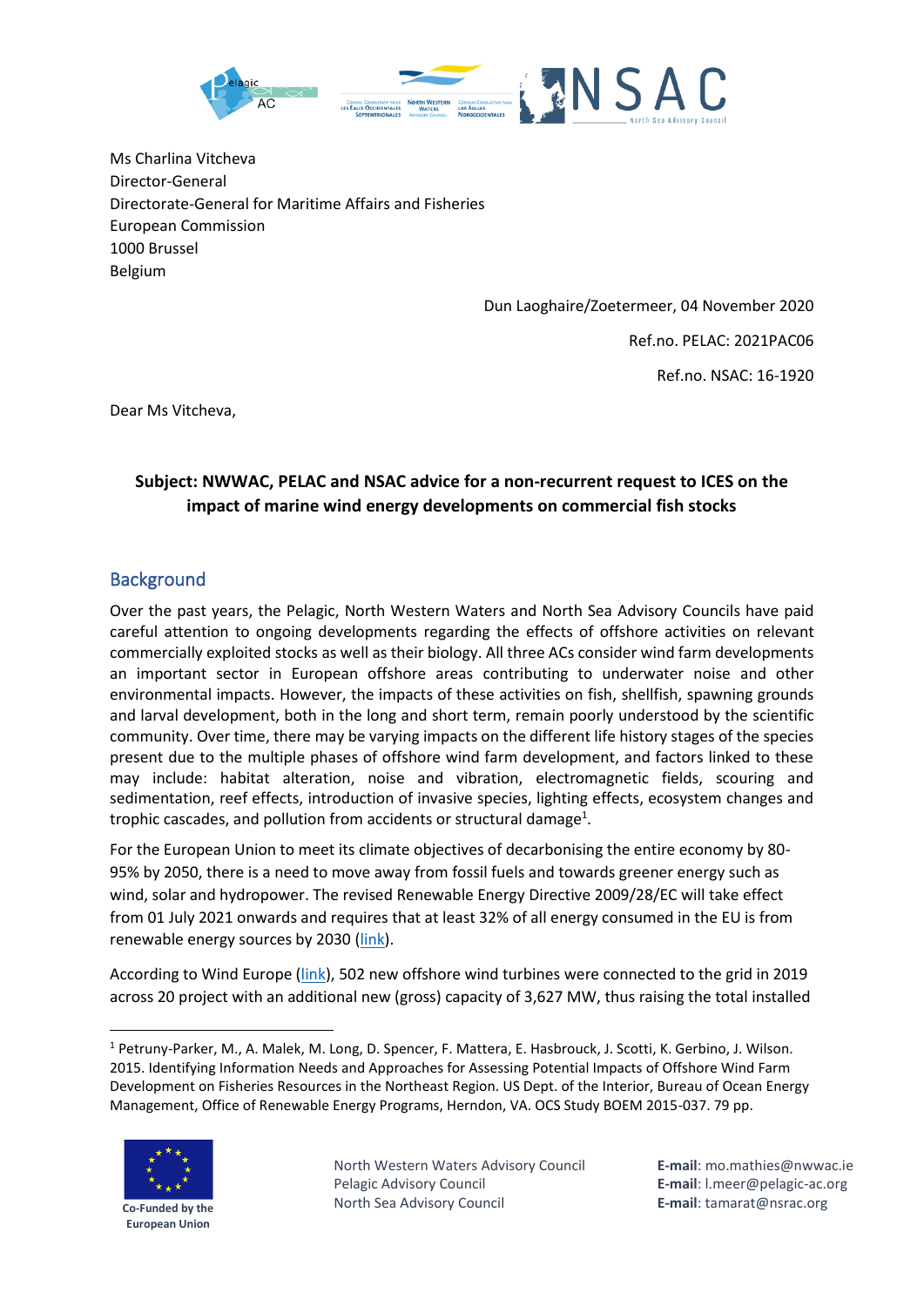

offshore wind capacity to 22,072 MW from 5,047 grid-connected wind turbines across 12 countries. Construction work also started on 5 other wind farms, with the UK accounting for the largest amount of offshore wind capacity in Europe (45% of all installations), followed by Germany (34%), Denmark (8%), Belgium (7%) and the Netherlands (5%). The average distance to shore is 59km at an average water depth of 33m.

This places marine wind energy developments firmly into the space of viable commercial fisheries in many Member States which is of great concern to fishers. Sustainable fisheries management is at the heart of the Common Fisheries Policy, and the many efforts made by fishers in the North East Atlantic in implementing and adhering to the rules of sustainable stock management have led to a stabilisation of many commercial stocks.

On both the European and the international level it is unclear to what extent potential cumulative effects of offshore wind energy developments on fishing areas, for example spawning grounds, nursery areas, or important habitats for fish stocks, are taken into account in a cross-border context, as policy, research and mitigation appear not to be streamlined. Currently, effects on a wide scale are unknown, and research, monitoring and marine spatial planning tend to be carried out at a national level.

Fisheries and offshore wind energy developments coexisting is vital for both food and energy production in the future. However, the understanding of interactions and impacts of these rapidly expanding offshore wind developments on fisheries remains limited.

Impacts are generated both during the developmental as well as the operational phase, and adverse effects remain poorly understood, such regarding acoustic impacts of seismic acquisition and surveys during the development stage for example on spawning and nursery stocks. There is recent significant research in both South East Australia<sup>2</sup> and on the Atlantic coastline of the United States and Canada, off the coasts of Newfoundland, Nova Scotia & Coast of Labrador, Maine and south to Florida indicating that that these seismi[c airgun](file://///Airgun) surveys, sometimes described as seismic blasting, trigger significant adverse impacts to both spawning and nursery stocks up to and including stock collapse.

Further research has indicated that these surveys can cause a collapse in phytoplankton with consequent and significant knock-on collapse in fish stocks, which is of particular concern in the context of the phytoplankton-rich spawning and nursery grounds off the coast of Ireland, and specifically, the East, South and South- West Coast and in both the Irish and Celtic Seas where a number of significant fish stocks are located whose health is critical to the well-being of the Irish, French, Spanish, Dutch/German and Belgian Fishing Fleets, including Mackerel, Horse Mackerel, Herring, Hake, Monkfish, Megrim, Cod, Prawns, Whiting, Black Sole, Lobster and Crab.<sup>3</sup> In addition, potential acoustic impacts are generated, for example on spawning and nursery stocks, due to pile-

<sup>&</sup>lt;sup>3</sup> For example in Ireland by the Irish Whale & Dolphin Group and Galway Mayo Institute of Technology [\(link\)](https://iwdg.ie/state-collaboration/)



**Co-Funded by the European Union**

<sup>2</sup> Fisheries Research and Development Corporation (FRDC) Australia 2019-072: Multiple - Before After Control Impact (M-BACI) analysis of the effect of a 3D marine seismic survey on Danish Seine catch rates [\(link\)](https://www.frdc.com.au/project/2019-072) <sup>3</sup> Please also refer to joint NWWAC & PELAC advice for non-recurrent request to ICES on seismic impacts [\(link\)](http://www.nwwac.org/publications/nwwacpelac-advice-for-non-recurrent-request-to-ices-on-seismic-impacts.2928.html)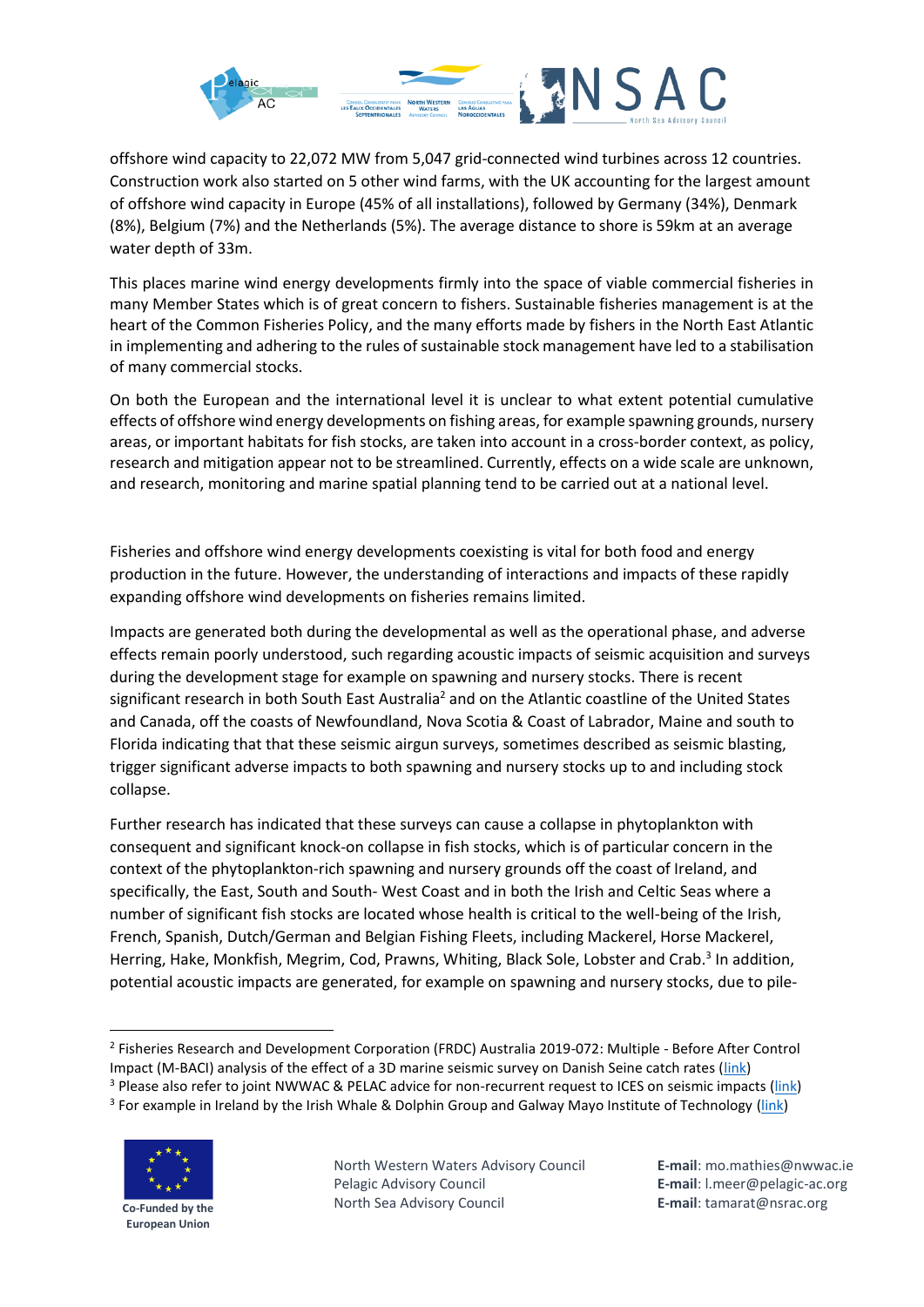

driving in relation to construction of both the foundations of the generator column and in the construction of the many stays all of which are anchored into concrete piles driven into the sea floor.

While considerable research has been conducted into the effects of seismic airgun surveying in the European marine environment on marine mammals<sup>4</sup>, limited to no research has been conducted in the North Western Waters and the North Sea on the significant adverse impacts and effects of seismic airgun surveying on fish stocks.

In addition, AC members feel that there is a considerable knowledge gap in Europe regarding the effects of seismic surveying on migratory fish stocks including Albacore Tuna, Bluefin Tuna, Swordfish, a number of species of sharks and common species of fish such as mackerel which run from the Celtic Sea to the Coast of Norway.

Moreover, it appears that much of the research conducted to date in Europe has been spatially limited in its studying of the adverse impacts on migratory and spawning tocks as well as nursery areas insofar as adverse impacts have been estimated in the range of a radius of 1.5 Kms from source. Both North American and Australian research has shown that impacts from marine acoustic surveys and specifically seismic airgun survey can be felt by fish and shellfish species at distances of up to 300 miles (480 kms).

In December 2019, the Committee referral was announced of the Initiative report on the impact on Fisheries of Offshore Wind Farms (2019/2158(INI)) for preparation in 2020 to trigger scientific based discussion. At the time of writing, this own-initiative procedure is still awaiting Committee decision with an indicative plenary sitting date envisaged for 15 December 2020.

The three ACsfirmly believe that independent scientific research on the impacts of marine wind energy developments is necessary and urgent and were happy to see the establishment of the ICES Working Group on Offshore Wind Development and Fisheries (WGOWDF) in 2020 [\(link\)](https://www.ices.dk/community/groups/Pages/WGOWDF.aspx). This Working Group will focus on the challenges experienced by offshore wind activities to effectively address fisheries considerations, including evaluating and addressing impacts on fishery operations and fishing communities, fishery-independent surveys and fishery-dependent data, and marine habitat alterations and other key interactions as laid out in its Terms of Reference<sup>5</sup>.

However, the NWW, North Sea and Pelagic AC members are specifically concerned over these potential impacts given the importance of e.g. spawning grounds/burrows for the health of the stocks under their remit.

The NWW, North Sea and Pelagic ACs are equally concerned over the quality, thoroughness and independence of impact studies carried out prior to offshore projects in their remit area. To date, most impact studies are being commissioned and/or funded by the energy sector, raising the question of impartiality.

The Pelagic, North Sea and NWW ACs would therefore like to contribute to the development of scientific expertise by ICES in this research field, in the form of a non-recurrent request and kindly ask the European Commission to consider the following research questions as a basis for a non-recurrent request to ICES.

<sup>5</sup> 2019/FT/HAPISG06 A Working Group on Offshore Wind Development and Fisheries [\(link\)](https://www.ices.dk/community/Documents/Science%20EG%20ToRs/HAPISG/2020/WGOWDF%20ToRs%202019.pdf)



**European Union**

**E-mail**: mo.mathies@nwwac.ie **E-mail**: l.meer@pelagic-ac.org **E-mail**: tamarat@nsrac.org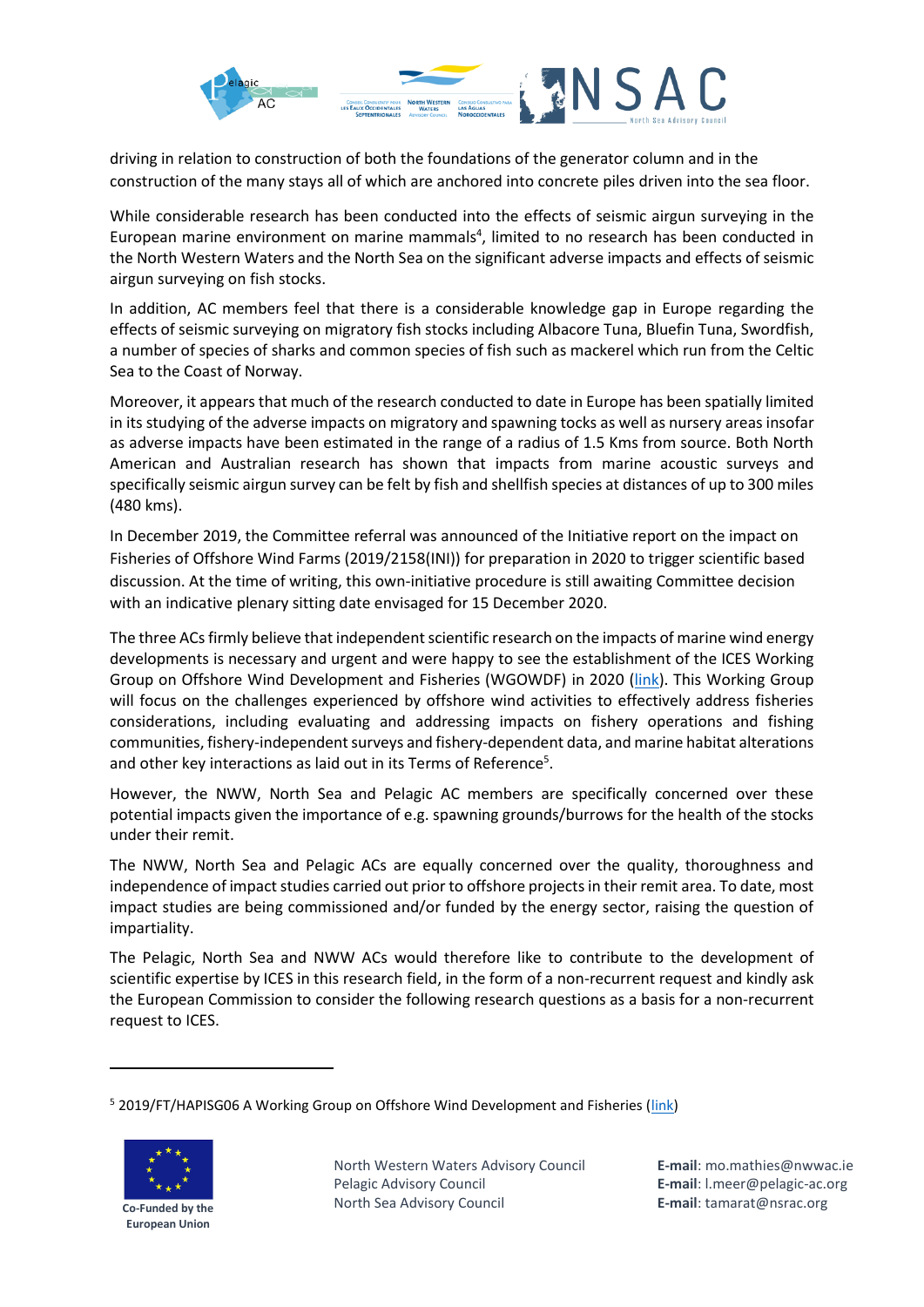

## Input non-recurrent request to ICES

The NWWAC, NSAC and PELAC have joined forces in a joint Focus Group on impacts from offshore wind farms, to formulate the specific research needs and advice deliverables for a non-recurrent request to ICES.

In our view all three ACs would benefit from ICES advice on the following general research questions:

- Upon evaluating existing scientific publications on the impacts of offshore wind farm activities on larval development/reproduction/growth/migration of commercially exploited stocks (both pelagic and demersal, as well as invertebrates) in the North Western Waters and North Sea region, what are the knowledge gaps identified that are relevant to address in the context of ecosystembased fisheries management?
- What is the impact of habitat change on larval, juvenile, and adult stages of fish and invertebrate species in a variety of ways of habitat changes associated with offshore wind energy facility construction and operation,( for example loss of hard bottom and sand wave habitats due to sedimentation and scouring, addition of high-relief habitat around turbines, redistribution/displacement of important spawning, nursery, and foraging habitats?
- What are the impacts of changes in sea surface and seafloor circulation patterns associated with the development of offshore wind energy facilities on patterns of larval drift and settlement, for example in cod, as well as the cumulative impacts of several wind parks situated closely together and of all marine activity in the geographical vicinity considered together?
- What are the impacts of changes on upwelling events and productivity cycles that drive fish production, turbidity and sedimentation processes that influence species assemblage structure and trophic interactions?
- What are the behavioural and physical effects related to construction activities of offshore wind energy developments, for example high impulse activities such as pile-driving and seismic exploration, on larval/adult life stages of commercially exploited fish and invertebrate species?
- What is the impact of electromagnetic energy leaking from offshore wind installation, including transmission cables on the seafloor, on elasmobranch species, which use electromagnetic fields to navigate and hunt for food?
- Is there an increased risk regarding the introduction of invasive species both during both development and construction phase of offshore wind energy developments?
- Does increased noise and vibration associated with the operation of windfarm developments and increased boat traffic result in increased larval mortality for commercially exploited fish and invertebrate species, displacement of or interruption to migration patterns and reproductive behaviours, alteration of species distributions, and injury or mortality of fish?
- To what extent have accumulations of offshore wind farm developments and other noise sources been taken into consideration in existing research, and within EIAs? When considering existing



North Western Waters Advisory Council Pelagic Advisory Council North Sea Advisory Council

**E-mail**: mo.mathies@nwwac.ie **E-mail**: l.meer@pelagic-ac.org **E-mail**: tamarat@nsrac.org